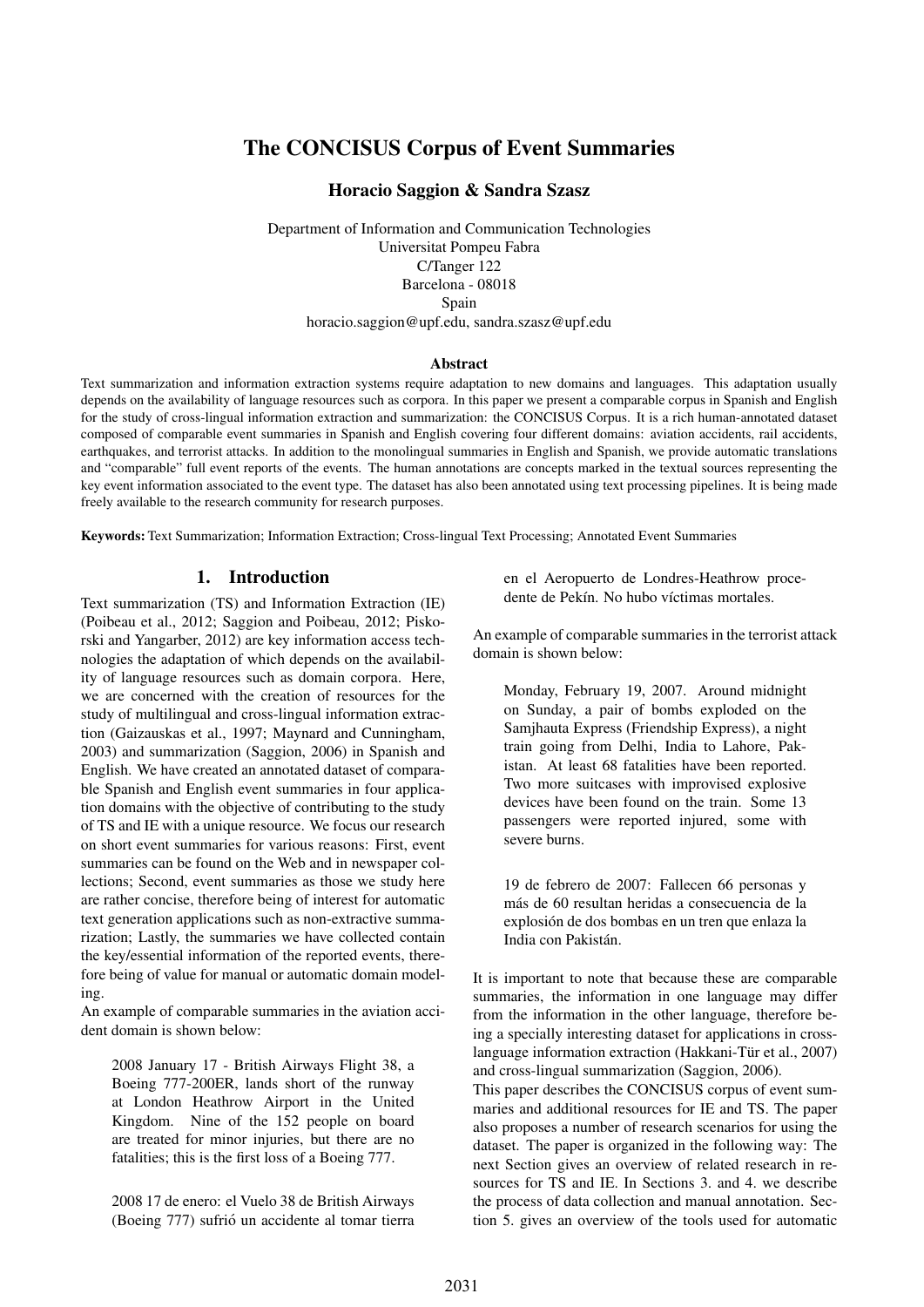text processing while Section 6. indicates possible experimentation frameworks. In Section 7. we describe additional resources that make up the dataset and lastly in Section 8. we close the paper with some conclusions and avenues for further developments.

#### 2. Related Work

Over the past few years a number of initiatives have produced valuable resources for TS and IE. For example in the IE context, the Message Understanding Conferences (MUC) (Grishman and Sundheim, 1996; Cowie and Lehnert, 1996; ARP, 1993) and the Automated Content Extraction (ACE) Program (ACE, 2004) have created corpora in English and other languages which are made available to the research community. In TS the Document Understading Conferences (DUC) (Over et al., 2007) and the Text Analysis Conferences (TAC) (Owczarzak and Dang, 2010) have contributed with summarization tasks, documents, and reference summaries for both system adaptation and evaluation. There are however few datasets such as the one we describe here which, although small, provides a variety of domains and text types, and is annotated with rich domain information. There are various multilingual datasets in the machine translation field such as the Europarl Multilingual Corpus (Koehn, 2005) or the United Nations Parallel Corpus (Eisele and Chen, 2010) or the JRC-Acquis multilingual parallel corpus (Steinberger et al., 2006): none of them is annotated with the necessary information to carry out IE or TS adaptation directly. Attempts have also been made for the automatic creation of comparable corpora in different languages using Wikipedia (Gamallo Otero and González López, 2010): such resource could be used to train statistical machine translation systems for example, but not for TS or IE. The SummBank corpus (Saggion et al., 2002) is a multilingual parallel summarization dataset in Chinese and English which has been used in large scale text summarization and information retrieval experiments (Radev et al., 2003). The 2011 edition of the TAC conference included a multilingual summarization task and as a result a multilingual summarization dataset (Arabic, Czech, English, French, Greek, Hebrew, and Hind) was created containing source documents and human and system summaries. It is however not suitable for IE.

### 3. Data Collection Methodology

The dataset we have created from available Web sources consist of comparable event descriptions in Spanish and English of four different domains: aviation accidents, rail accidents, earthquakes, and terrorist attacks. The methodology for collecting the data is manual, but we believe it could be implemented in a semi-automatic way. Figure 1 illustrates the data collection and annotation framework: the top of the figure indicates the collection and annotation of comparable summaries in Spanish and English. The bottom part of the figure illustrates the automatic translation of the summaries and their annotation (see Section 7.). In order to collect the summaries, a keyword search strategy was used to search for documents on the Internet using Google Search.

Keywords per domain were defined and used to select a set of Web pages in Spanish, for example the keywords "ataques terroristas" ("terrorist attacks") could be used to find pages on terrorist attacks. The pages returned by the search engine were examined to verify if they actually contained an event summary and in that case a document was created for the summary (it is usual to find multiple summaries in a single Web page). The documents were given names indicating the type of the event and the date of the event/incident (e.g. terrorist-attack-ddmmyyyy). For each summary in Spanish, the Internet was searched for an equivalent English summary (not a translation) using keywords pertaining to the domain and keywords of the Spanish summary (e.g. the date of the event, the location of the event). This lead to equivalent English summaries for most Spanish datapoints. Summaries in English are also given unique document ids. The ids of the equivalent summaries, the source of the summaries, and additional meta information is recorded. For each domain, semantic information components were defined (e.g. slots describing the event template) as follows:

- Aviation Accidents: Airline, CauseOfAccident, DateOfAccident, Origin, Destination, PlaceOfAccident, etc.
- Rail Accients: TrainLine, CauseOfAccident, TypeOfAccident, Victims, etc.
- Earhquakes: Magnitude, Epicentre, AffectedAreas, Fatalities, Injured, etc.
- Terrorist Attacks: Perpetrator, Victims, DateOfAttack, Injured, etc.

### 4. Text Annotation

The process of corpus annotation is carried out using the GATE annotation tool (Maynard et al., 2002). A GATE annotation schema per domain was defined as comprising all semantic components of the event type<sup>1</sup>. Text documents are loaded in the GATE annotation tool together with the appropriate schema and manually annotated by one anno- $\text{tator}^2$ , note that the same schema is used for both Spanish and English. The resulting rich structure is saved in XML format. Also part of the CONCISUS Corpus is an instantiated template for each summary, examples of which are shown on Tables 1 and 2.

Tables 3 and 4 provide the dataset statistics: number of documents collected and annotated, the average sentence length, the average number of words, and the average number of domain entities (e.g. slots) in each document.

As can be appreciated, the documents are rather short but packed with semantic information. As a consequence, sentences in the texts will be rather complext with various verbs per sentence and complex syntactic phenomena used to link all semantic information.

<sup>&</sup>lt;sup>1</sup>The annotation schemas are also part of the CONCISUS Corpus.

<sup>2</sup>The annotations are checked and corrected by a curator.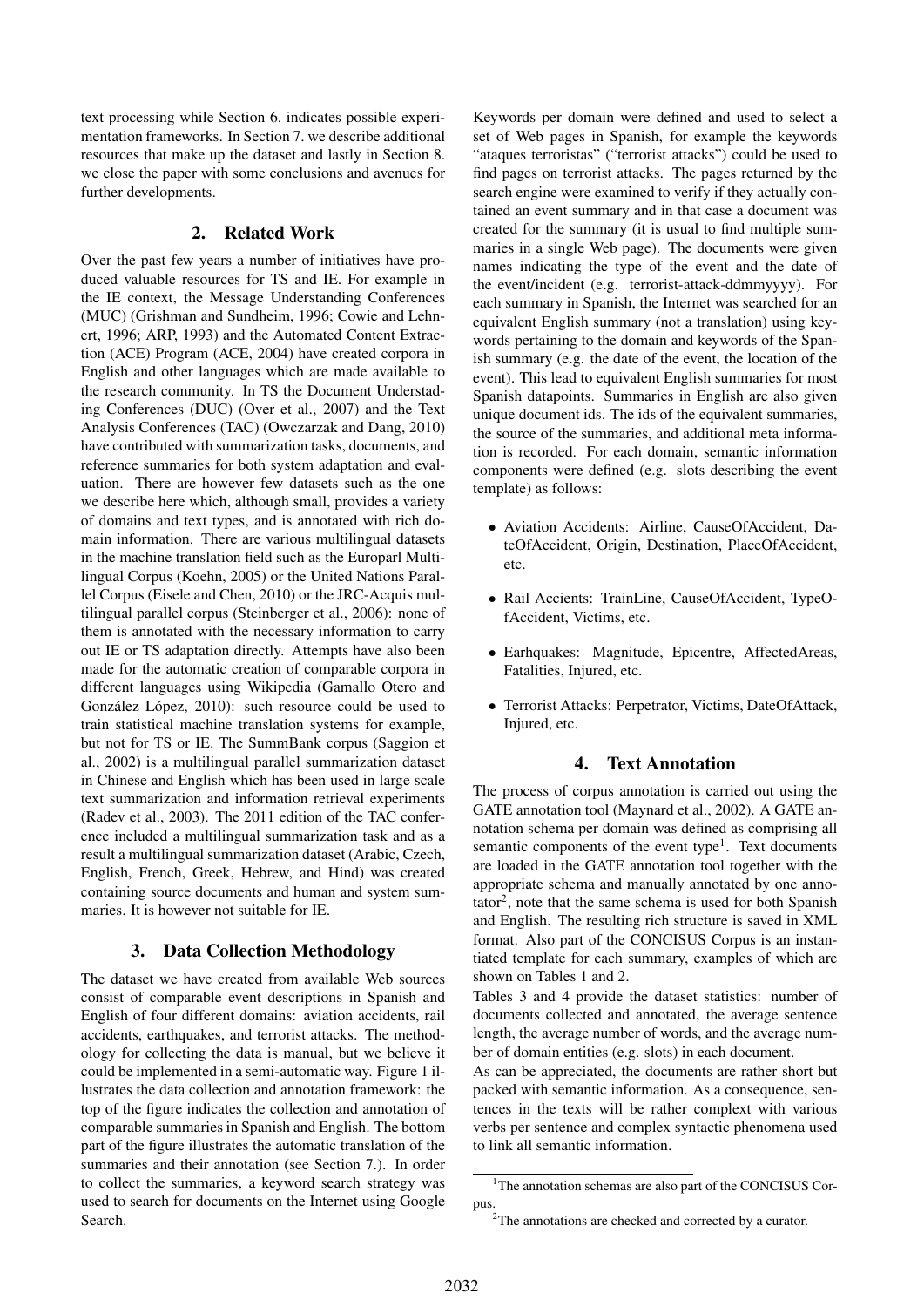

Figure 1: Corpus Creation Framework

| <b>English Terrorist Attack Template</b> |                |  |  |
|------------------------------------------|----------------|--|--|
| City:<br>Colombo                         |                |  |  |
| <b>Country:</b>                          | Sri Lanka      |  |  |
| DateOfAttack:                            | January 31     |  |  |
| Injured:                                 | 1,400          |  |  |
| Target:                                  | Central Bank   |  |  |
| Perpetrator:                             | <b>LTTE</b>    |  |  |
| <b>TotalVictims:</b>                     | 90             |  |  |
| <b>TypeOfAttack:</b>                     | suicide bomber |  |  |

Table 1: Instantiated Template for a Terrorist Attack Event (English dataset)

### 5. Automatic Document Processing

All summaries were analysed by automatic processes as described below:

### 5.1. English Text Analysis

The English summaries were linguistically analysed by the default text analysis and named entity recogniser distributed with the GATE system. Although this is a system not trained on the type of data we are dealing with, we needed an off-the-shelf system to come up with basic linguistic information such as parts-of-speech and general named entities. The components we have used from the GATE system are a sentence identification program, tokenizer, parts-of-speech tagger, rule-based morphological analysis, dictionary lookup, and named entity recognition and classification.

### 5.2. Spanish Text Analysis

The Spanish summaries were linguistically analysed with two components: an adaption of the TreeTagger software (Schmid, 1995) so that it can be executed from the GATE system and our own named entity recognizer. TreeTagger provides tokenisation, parts-of-speech tags for each word, and morphological (lemma information) analysis for Spanish (the default trained system was used). Named entity recognition is carried out using a machine learning component developed using Support Vector Machines (SVMs) trained over data from the CoNLL evaluation program (Sang, 2002). The CoNLL 2002 Spanish dataset which provides information on named entities such as *Location*, *Organization*, *Person*, and *Miscellaneous* was analyzed using parts-of-speech tagging and morphological analysis from the TreeTagger package. The named entity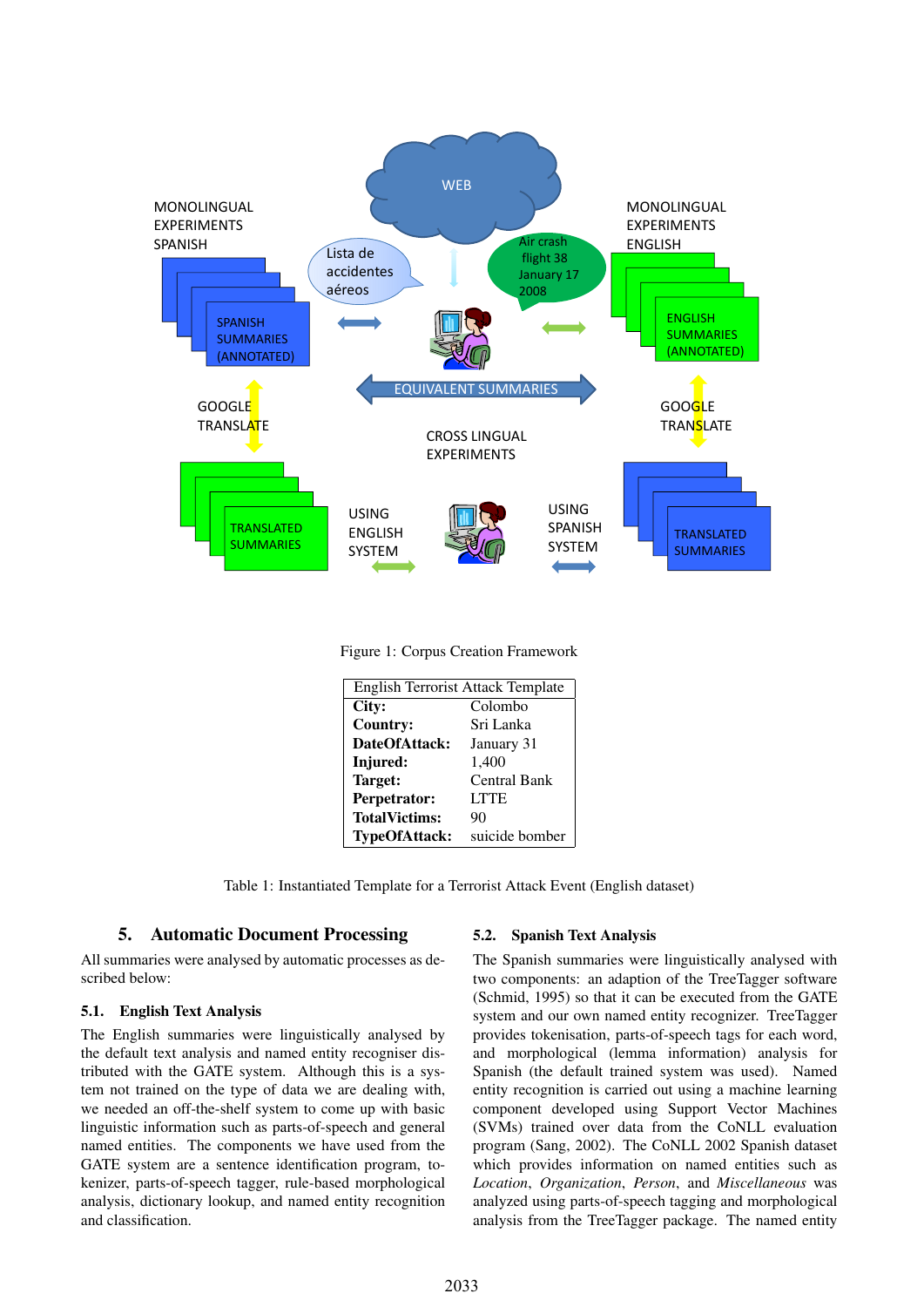| G GATE Developer 6.1 build 3913<br>Eile Options Tools Help                                                                                                        | $\begin{array}{c c c c c} \hline \multicolumn{1}{c }{\mathbf{C}} & \multicolumn{1}{c }{\mathbf{C}} & \multicolumn{1}{c }{\mathbf{X}} \\\hline \multicolumn{1}{c }{\mathbf{C}} & \multicolumn{1}{c }{\mathbf{C}} & \multicolumn{1}{c }{\mathbf{S}} \end{array}$                                                                                                                                                                                                                                                |
|-------------------------------------------------------------------------------------------------------------------------------------------------------------------|---------------------------------------------------------------------------------------------------------------------------------------------------------------------------------------------------------------------------------------------------------------------------------------------------------------------------------------------------------------------------------------------------------------------------------------------------------------------------------------------------------------|
| 99 幸耕 2 7 7                                                                                                                                                       |                                                                                                                                                                                                                                                                                                                                                                                                                                                                                                               |
| G<br>GATE<br>Applications<br><b>AM</b> Language Resources<br>Θ<br>wion-010107e-fulltext.xm<br>S avion-010107.xml_00201<br>Processing Resources<br>Datastores      | @ avion-010107.xm<br>S avion-010107e-f<br>Messages<br>Annotation Sets<br>Annotations List Annotations Stack Co-reference Editor Text<br>$\overline{1}$<br>2007<br><b>Original markups</b><br>▸<br>1 de enero: el Vuelo 574 de Adam Air desaparece en el mar en Indonesia<br>con 96 pasajeros y 6 tripulantes.<br>▼<br>sms<br>Ø<br>Airline<br>$\overline{\mathcal{L}}$<br>Crew<br><b>DateOfAccident</b><br>V<br>FlightNumber<br>V<br><b>V</b> Passenger<br><b>V</b> Place<br><b>V</b> TypeOfAccident<br>V Year |
| $\mathbf{H}$<br>$\blacktriangleleft$<br>MimeType<br>text/plain<br>۰<br>docNewLineType<br><b>CRLF</b><br>۰<br>file:/C:/Docu<br>gate.SourceURL<br>۰<br>٠<br>ш<br>þ. | <b>New</b><br>$\overline{\phantom{a}}$<br><b>Initialisation Parameters</b><br><b>Document Editor</b>                                                                                                                                                                                                                                                                                                                                                                                                          |
| <b>Views built!</b>                                                                                                                                               |                                                                                                                                                                                                                                                                                                                                                                                                                                                                                                               |

Figure 2: Aviation Accident Summary Annotated with Semantic Information

| Spanish Terrorist Attack Template |                                     |  |  |
|-----------------------------------|-------------------------------------|--|--|
| City:                             | Colombo                             |  |  |
| DateOfAttack:                     | enero de 1996                       |  |  |
| Injured:                          | centenares                          |  |  |
| Target:                           | Banco Central de Sri Lanka          |  |  |
| Perpetrator:                      | Tigres de la Liberación Tamil Eelam |  |  |
| <b>TotalVictims:</b>              | 90                                  |  |  |
| <b>TypeOfAttack:</b>              | explotar un camion-bomba            |  |  |

Table 2: Instantiated Templates for a Terrorist Attack Event (Spanish dataset)

recogniser is based on SVMs classification (Li et al., 2004) trained over word roots, parts-of-speech, and orthographic information using context windows of 5 words around the token to be classified.

### 6. Uses of the Corpus

We believe this dataset is rich enough to carry out experiments in information extraction – identifying the key semantic elements of each event type – in various conditions, such as:

- training and testing in summaries;
- training in summaries in one language and testing in comparable full documents; and
- training in original summaries and testing in translations.

We have carried out experiments in each of the above scenarios and results have been reported elsewhere (Saggion and Szasz, 2011). Here, and to give an idea of the obtained performance, we describe monolingual IE experiments. We have developed domain independent information extraction systems for English and Spanish. The systems are again based on SVMs (Li et al., 2002) which are trained on the human and machine annotated summaries. The features used to represent the learning instances are: words, word orthography, lemmas, parts-of-speech tags, and named entity information. Windows of 5 words around each target token are used to represent the learning instances.

Because the CONCISUS dataset is rather small we have carried out 10-fold cross-validation experiments per domain and language, adjusting the parameters of the SVM to obtain an optimal system. Monolingual information extraction results in terms of standard precision, recall, and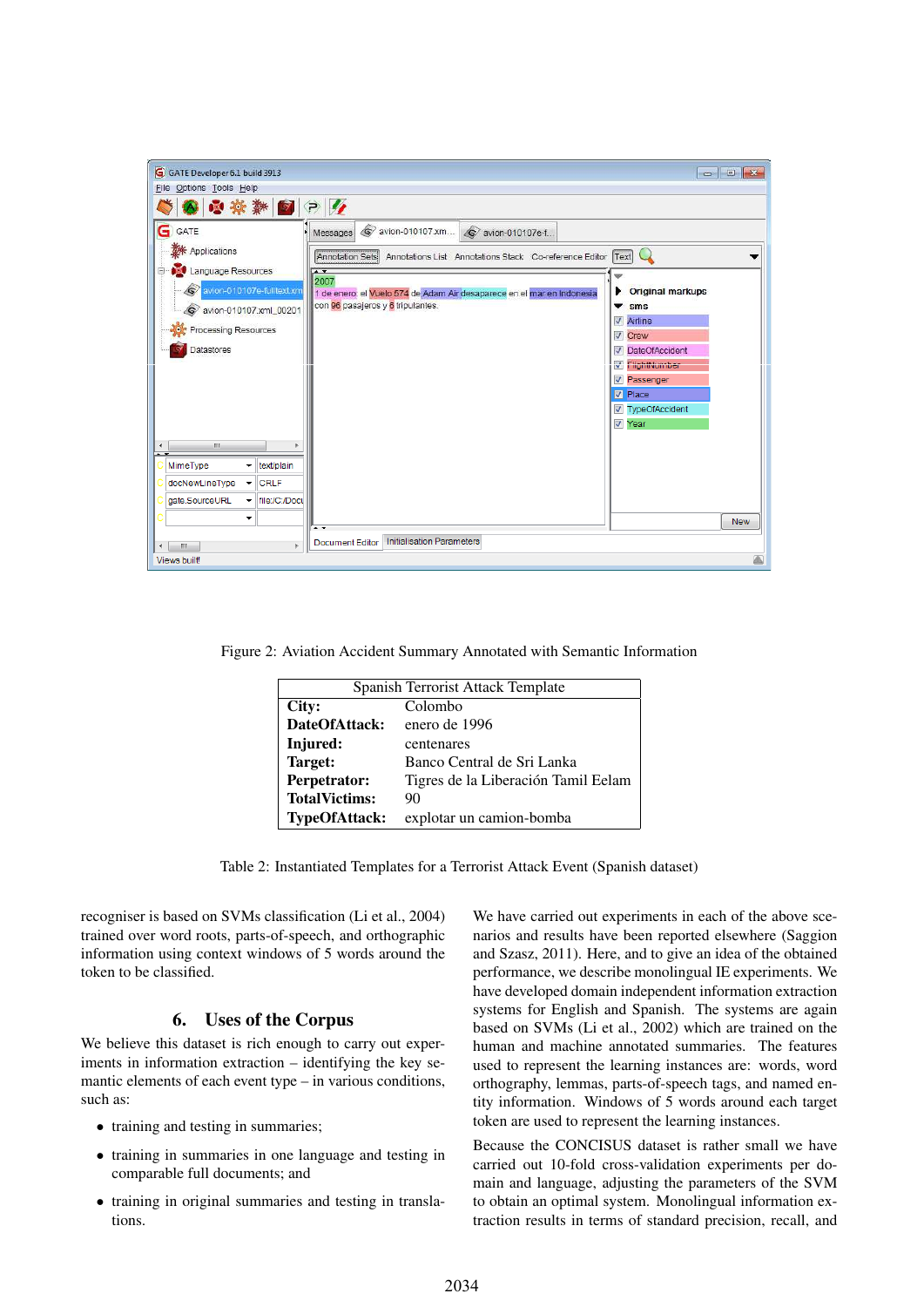| G GATE Developer 6.1 build 3913                                                                                                                           | $\Box$ $\Box$ X                                                                                                                                                                                                                                                                                                                                                                                                                                                                                                                                                                                                                                                                                                                                                                                                                                                                                                                       |
|-----------------------------------------------------------------------------------------------------------------------------------------------------------|---------------------------------------------------------------------------------------------------------------------------------------------------------------------------------------------------------------------------------------------------------------------------------------------------------------------------------------------------------------------------------------------------------------------------------------------------------------------------------------------------------------------------------------------------------------------------------------------------------------------------------------------------------------------------------------------------------------------------------------------------------------------------------------------------------------------------------------------------------------------------------------------------------------------------------------|
| Eile Options Tools Help                                                                                                                                   |                                                                                                                                                                                                                                                                                                                                                                                                                                                                                                                                                                                                                                                                                                                                                                                                                                                                                                                                       |
| ■ ? り<br><b>BO</b> - Die                                                                                                                                  |                                                                                                                                                                                                                                                                                                                                                                                                                                                                                                                                                                                                                                                                                                                                                                                                                                                                                                                                       |
| GATE<br><b>XX</b> Applications<br><b>Language Resources</b><br>wion-010107e-fulltext.xm<br>o avion-010107.xml 00201<br>Processing Resources<br>Datastores | S avion-010107e-f<br>S avion-010107.xm<br>Messages<br>Annotation Sets<br>Annotations List Annotations Stack Co-reference Editor Text<br>JAKARTA - A passenger plane lost contact with flight controllers Monday as<br><b>AUTOMATIC</b><br>▶<br>it flew between Java and Sulawesi islands, officials said. Aviation<br>authorities are unable to contact Adam Air flight KI-774, Gunawan<br><b>Original markups</b><br>Suherman, Adam Air's chief executive, told The Associated Press.<br>sms<br>▼<br>Airline<br>$\overline{\mathcal{A}}$<br>The missing plane is a Boeing 737-400, carrying six crew and 96<br><b>V</b> Crew<br>passengers, including 11 children, Indonesia's El-Shinta radio reported.<br>"We can't say what happened yet, we are still coordinating," Suherman<br>V<br><b>Destination</b><br>said, Indonesian Transport Minister Hatta Radjasa confirmed the plane had<br>FlightNumber<br>$\overline{\mathsf{v}}$ |
| m.<br>∢<br>MimeType<br>text/plain<br>۰.<br>docNewLineType<br><b>CRLF</b><br>file:/C:/work<br>gate.SourceURL<br>$\overline{\phantom{a}}$<br>▼              | lost contact, but offered no further details.<br>$\nabla$ Origin<br><b>V</b> Passenger<br>The plane departed from Surabaya and was bound for Manado in North<br><b>V</b> TypeOfAircraft<br>Sulawesi. It was expected to arrive there at 15:07 local time (WITA, Central<br>Indonesia Time).<br>Aircraft accidents are not rare in Indonesia, a vast archipelago nation<br>stretching over 5,000 kilometres. Public and private Indonesian airlines<br>have been repeatedly criticised over their poor safety records, repeated<br>delays and bad management.<br><b>New</b><br>Initialisation Parameters<br><b>Document Editor</b>                                                                                                                                                                                                                                                                                                     |
| m.<br>$\blacktriangleleft$                                                                                                                                |                                                                                                                                                                                                                                                                                                                                                                                                                                                                                                                                                                                                                                                                                                                                                                                                                                                                                                                                       |
| Views built!                                                                                                                                              |                                                                                                                                                                                                                                                                                                                                                                                                                                                                                                                                                                                                                                                                                                                                                                                                                                                                                                                                       |

Figure 3: Aviation Accident Full Report Annotated with Semantic Information

| Event                   | <b>Docs</b> | Sents. | Words | <b>Entities</b> |
|-------------------------|-------------|--------|-------|-----------------|
| Airplane Accident       | 32          |        |       |                 |
| Rail Accident           | 43          | 1.4    | 25    |                 |
| Earthquake              | 56          | 1.6    |       |                 |
| <b>Terrorist Attack</b> | 53          |        | 52    |                 |



f-score (Piskorski and Yangarber, 2012) are presented in Table 5: these results aggregate all semantic types into a single figure. The results are still modest especially if compared with systems trained over larger datasets (i.e. over 400 documents (Li et al., 2005)) but they are somehow expected, not only because of the reduced amount of training data but also because of the uneven distribution of each semantic type in the dataset, with some types (such as the date of the event) being present in most summaries and others (such as "flight origin" and "flight destination" in the aviation accident domain) being present in just a few summaries.

## 7. Translations, Full Documents, and Man-Machine Annotation

In addition to summaries of events, and to provide infrastructure and support for cross-lingual IE experiments, we have also produced translation of each summary using Google Translate. For each summary in Spanish a translation into English is produced and for each English translation an automatic translation into Spanish is produced. These translations are also annotated with the annotation tool, but note that because of the noisy status of automatic translations not all information in the translations can be accurately identified. Examples of automatic translations of the summaries introduced above (see Section 1.) are:

2008 January 17: The British Airways Flight 38 (Boeing 777) crashed at the airport to land at London Heathrow from Beijing. There were no casualties

2008 17 de enero - British Airways Vuelo 38, un Boeing 777-200ER, las tierras por debajo de la pista en el aeropuerto Heathrow de Londres en el Reino Unido. Nueve de las 152 personas a bordo son tratados por lesiones menores, pero no hay víctimas mortales, lo que es la primera pérdida de un Boeing 777.

As it can be appreciated (in boldface in the examples) the translations can be considered noisy data because of the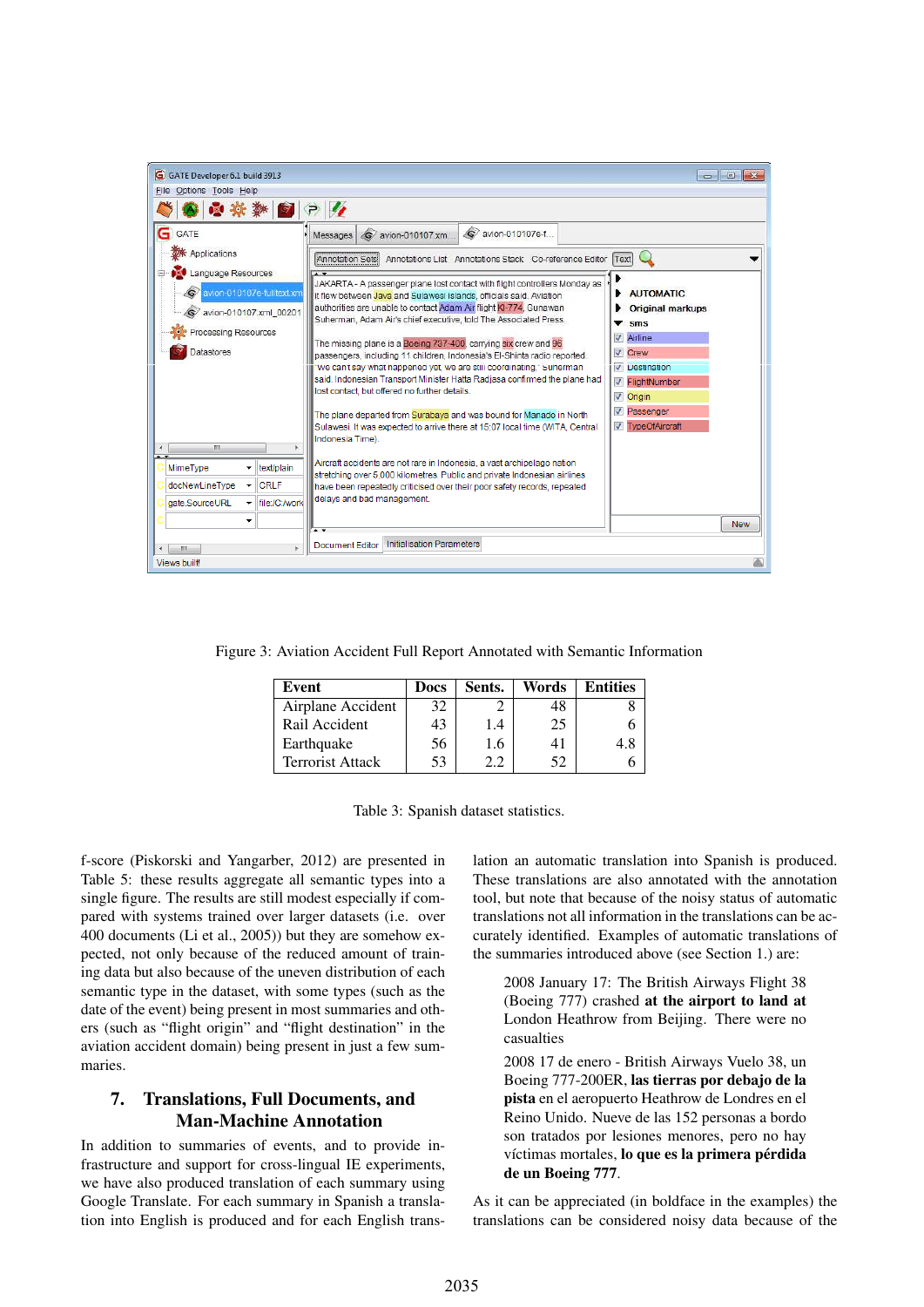| Event                   | <b>Docs</b> | Sents. | Words | <b>Entities</b> |
|-------------------------|-------------|--------|-------|-----------------|
| Airplane Accident       | 32          | 1.5    | 46    |                 |
| Rail Accident           | 36          | 1.3    | 30    |                 |
| Earthquake              | 44          | 2.8    |       |                 |
| <b>Terrorist Attack</b> |             |        |       |                 |

| Table 4: English dataset statistics. |  |  |  |
|--------------------------------------|--|--|--|
|--------------------------------------|--|--|--|

| Event                            | Prec | Rec  | F    |
|----------------------------------|------|------|------|
| Train Accident Spanish           | 0.47 | 0.41 | 0.44 |
| Train Accident English           | 0.65 | 0.53 | 0.58 |
| <b>Aviation Accident Spanish</b> | 0.64 | 0.46 | 0.54 |
| <b>Aviation Accident English</b> | 0.68 | 0.63 | 0.66 |
| Earthquake Spanish               | 0.61 | 0.46 | 0.53 |
| Earthquake English               | 0.51 | 0.37 | 0.43 |
| <b>Terrorist Attack Spanish</b>  | 0.64 | 0.48 | 0.55 |
| <b>Terrorist Attack English</b>  | 0.61 | 0.50 | 0.54 |

Table 5: Mono-lingual Information Extraction Experiment Results (Summaries)

errors they contain.

For each reported event we also provide, whenever possible, a full event report in Spanish and English containig details of the event beyond the information of the summaries. These comparable full documents are very useful for experimentation in monolingual and cross-lingual TS.

The human annotation of translations and full documents is done in a human-computer collaborative way. The methodology is illustrated in the bottom part of Figure 1: the information extraction systems described in Section 6. are first applied to the automatic translations and the full documents, and then extraction results are corrected by a human annotator. We are currently evaluating the performance of the extraction from full documents given systems trained on summaries. In Table 6 we report preliminary results for extraction from full documents in the aviation domain: results are comparable to extraction from summaries.

#### 8. Conclusions

Corpora and language resources for the adaptation of natural language processing systems are of paramount importance, especially with the current need to develop extraction and summarization technology to distill the increasing volume of online text. We believe this work contributes with a rich cross-lingual dataset to the study of cross-lingual information extraction and summarization. The corpus covers four application domains and two languages and contains monolingual comparable summaries in Spanish and English, summary translations, and full documents. The documents have been annotated by a human annotator following an annotation schema per application domain. Translations and full documents have been annotated with the help of an information extraction system trained on monoligual summaries. We have also carried out a set of machine learning experiments to show the value of the dataset. The results are still modest but they should be assessed considering the limited syntactic and semantic infomation used in the experiments. Our current work involves the expansion of the dataset to cover additional domains, languages, and data-points. Our future work will focus on semi-automatic domain modelling for information extraction and summarization. The corpus is made available to the research community through the CONCISUS Web page at http: //www.taln.upf.edu/pages/concisus/.

#### Acknowledgments

We would like to thank the reviewers for their comments and suggestions which have helped improve the final version of this paper. We are grateful to the Advanced Research Fellowship RYC-2009-04291 from Programa Ramón y Cajal 2009, Ministerio de Economía y Competitividad, Secretaría de Estado de Investigación, Desarrollo e Innovación, Spain. We thank Biljana Drndarevic who helped us prepare the final version of the paper.

### 9. References

- ACE, 2004. *Annotation Guidelines for Event Detection and Characterization (EDC)*, Feb. Available at http://www.ldc.upenn.edu/Projects/ACE/.
- Advanced Research Projects Agency. 1993. *Proceedings of the Fifth Message Understanding Conference (MUC-5)*. Morgan Kaufmann, California.
- J. Cowie and W. Lehnert. 1996. Information Extraction. *Communications of the ACM*, 39(1):80–91.
- Andreas Eisele and Yu Chen. 2010. MultiUN: A Multilingual Corpus from United Nation Documents. In Nicoletta Calzolari (Conference Chair), Khalid Choukri, Bente Maegaard, Joseph Mariani, Jan Odijk, Stelios Piperidis, Mike Rosner, and Daniel Tapias, editors, *Proceedings of the Seventh conference on International Language Resources and Evaluation (LREC'10)*, Valletta, Malta, may. European Language Resources Association (ELRA).